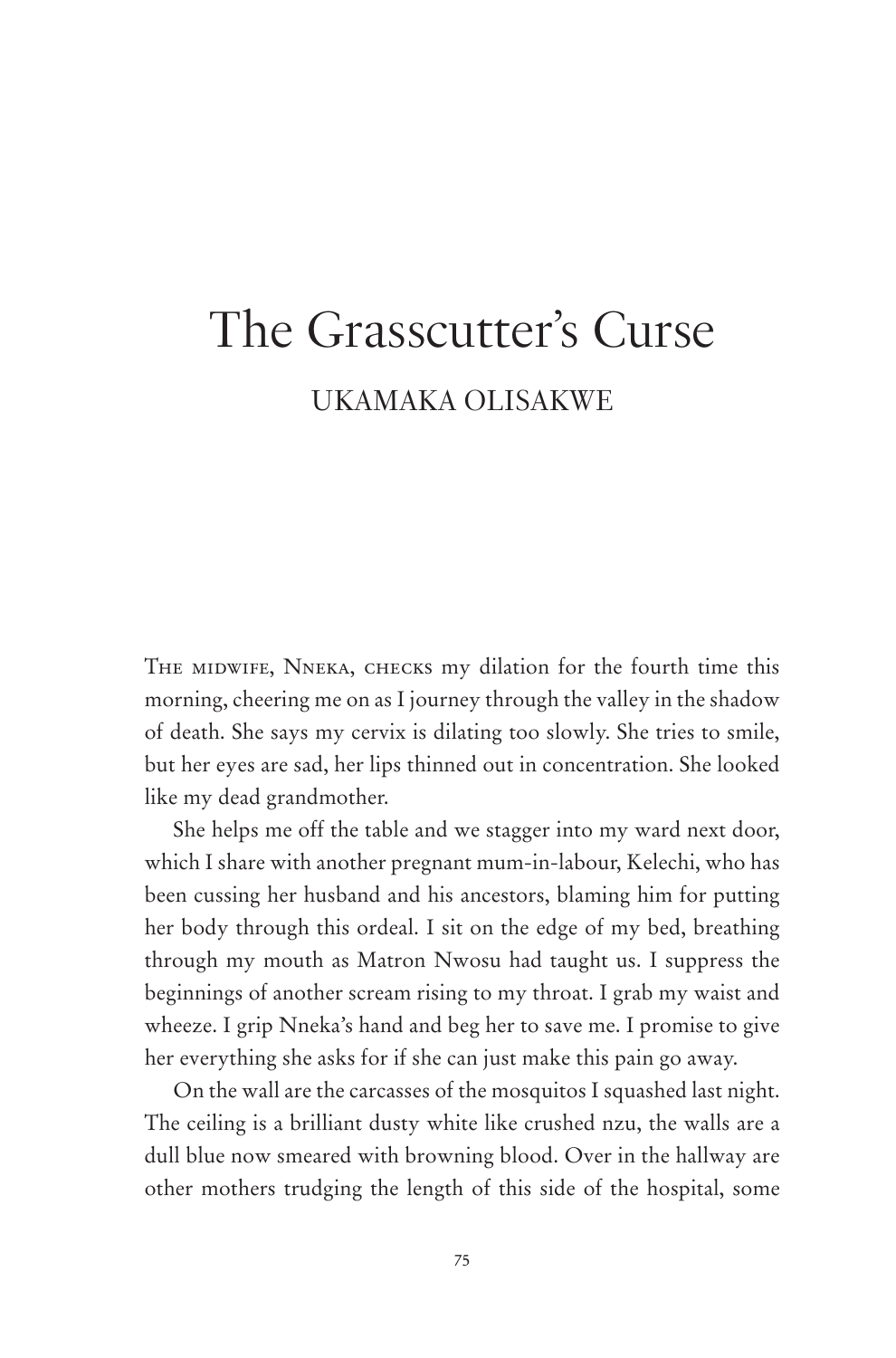clad only in stringy wrappers, some naked like the day they were born, all of them yelling or cussing or begging to go into the toilet to take a shit. It is midmorning and the walls are already breathing hot. The hospital's generator ran out of gas last night. It won't be switched on again until the doctor shows up in the afternoon. Last night a mum pushed out her baby in the glare of hand-held torchlight.

Nneka rubs my shoulders, says I must endure. She throws open the curtain and sets my pillow and stretches my feet on the bed. The pain has passed for now and I pull the sheet over my chest and tuck my legs in, as if protecting myself from another onslaught of contractions. Nneka pats my shoulder and says she will be at her desk. I shut my eyes and sigh, thankful for the opportunity to breathe again. But minutes later I jerk awake as my lower body stretches and clenches. Someone has taken a hammer to my waist and is clubbing me to death. I grip the edge of the bed. I let out the suppressed cry. I sputter unintelligible tongues. Nneka returns and rubs my shoulder and waist. 'You are shouting too much,' she says. 'Shouting never helps. Endure this like a strong woman, like your mother did.' Words of encouragement, but I shove her and tell her to go to hell. I scream. I cry. I want to jump out of my skin. She holds my shoulders, steadies me. She is the most patient nurse I have ever met. She simulates the breathing pattern, her lips pursed in an O, and urges me to mimic the pattern. I do this, looking at her face, surprised by how uncannily she looks like my dead grandmother. All of a sudden, I want to see my grandmother and I want to get out of here and visit my hometown and weep by her gravesite.

More women strip their wrappers as the pain takes over their minds. Kelechi, too. She is big and round and short and naked, leaning by her bedside, bent over, clutching her waist. She wheezes, cries. She calls on God to come down right now. I just look at her. Her breasts are perfectly upswept, and her nipples are puckered and pointy like fat black moles. My nipples are embarrassingly inverted. I keep my dress on at all times because I am nervously conscious of my body and also because when I first came to the hospital and saw some of the naked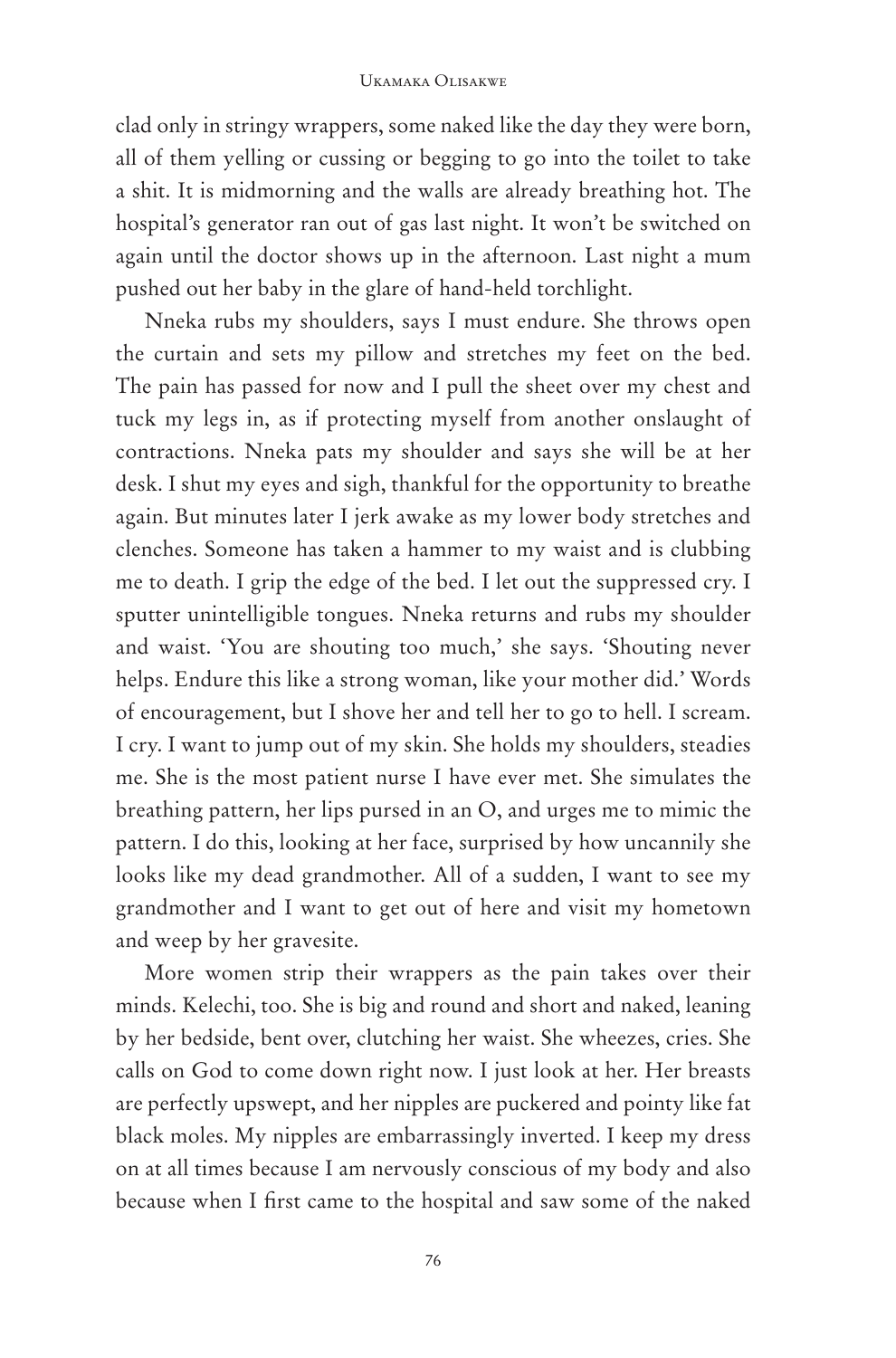mums-in-labour screaming up and down like their lives were over, I swore to never betray myself like that. I intend to keep this promise, but then it is a hundred degrees in here and the heat rashes on my back begin to tickle and itch, and every nerve in my body screams as my waist expands and threatens to burst out of my skin.

Kelechi jerks up from the bed, shakes her head, says, 'Mba!' and rushes out of the room. She bounds into the connecting toilet, saying she can no longer hold this shit. Nneka and a second nurse, Rose, are quick. They catch her before she sits on the bowl, and drag her into the theatre and bang the door shut. Her cries tear through the gaps in the door and flood our room, the hallway. The nurses urge her to push. She says she is dying. They say she will not. I sit at the edge of my bed, paralysed with pain, gasping. The voices clash and rise as I try to catch my breath.

Later, the cries of a baby come and I hear the nurses singing in Igbo, 'Thank you, Jesus! Kelechi, you have given birth to a being with a penis!'

I stare at the door and my rage makes my hands shake. I want a son because only a son will keep my feet rooted in my husband's home. I really want this son and I want this ordeal to end quickly. And now Kelechi, who joined me in this room hours after I checked in, has completed her journey. Now she has a son.

My contractions come in spiteful bouts and I can no longer take it at this point. For one, my husband, whom I am going through this hell for, is somewhere in Dubai cruising through polished streets, entering exotic bars and stores, living his best life.

Plus, my cervix stubbornly dilates at snail pace, opening less than three centimetres in the 24 hours since my water broke. My contractions are irregular and spaced out and interrupt every attempt to sleep. Each time Nneka takes me into the theatre to check my progress, she mutters encouraging words and says something funny, like how my baby probably is taking all the time putting on makeup, dressing up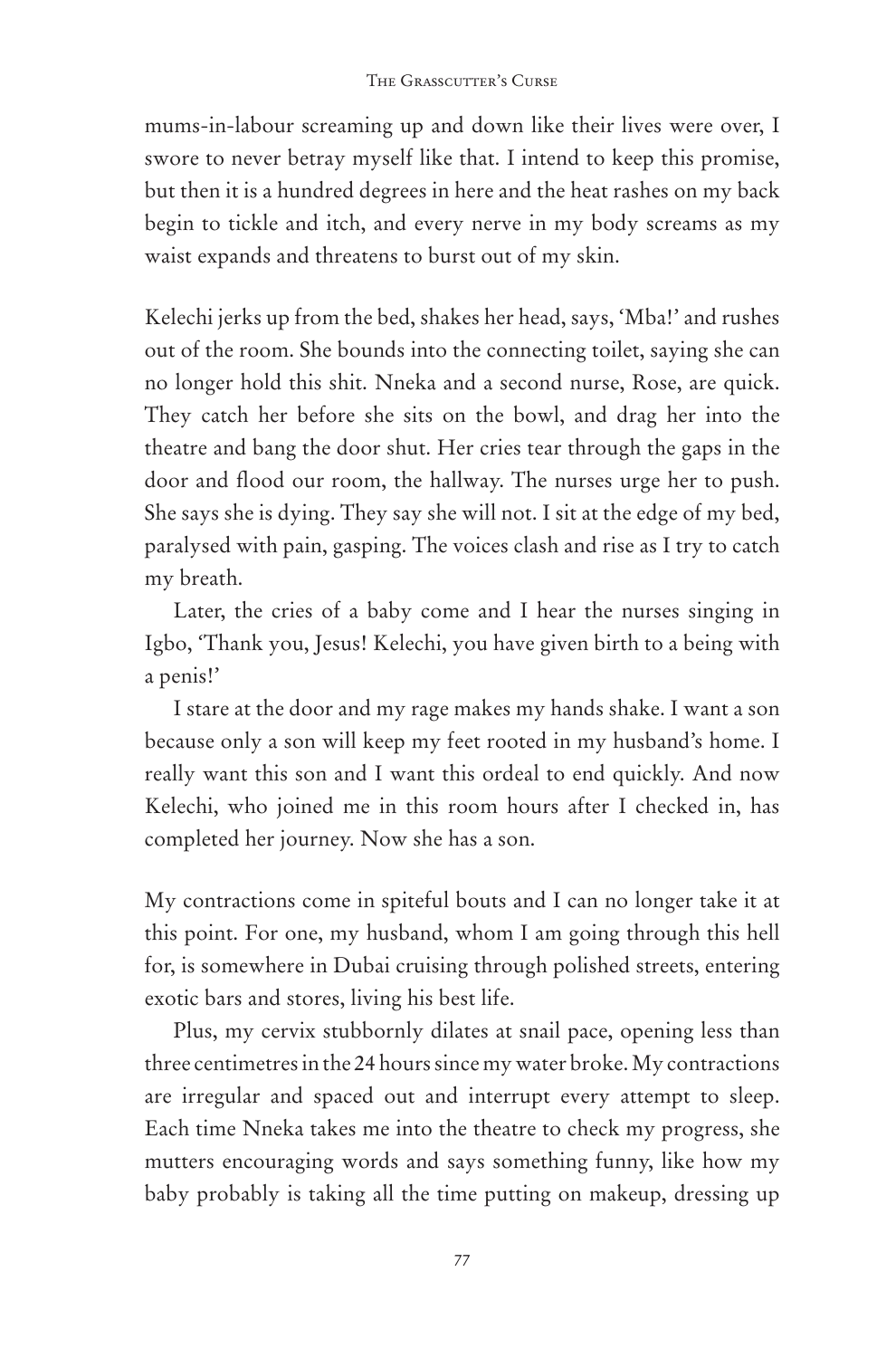so it could look pretty for me. When she brings me into the theatre again and sees how sloppy my dilation still is, she tries another joke, anything to lift my spirits and I will just lie on that uncomfortable bed and bawl my eyes out.

Now I am irritable and itchy, my mind webbed with pain. I strip off my dress. I howl at the ceiling and say I am fucking done with this rubbish. I am uncontrollable and inconsolable. And my husband is not here to see the hell my body is being put through.

All through my trimesters his relatives visited and threw terrific parties in our sitting room, and chatted about *his* coming baby, possibly a son, the one who will inherit his legacy. Occasionally, they invited me to sit with them, and told me how happy they were that I was finally redeeming myself. One evening, the month before my water broke, they brought home a grasscutter and told me to cook it. The animal was a few pounds heavier than the rats that lived in our drainages in Kano, those fat ones that bite wide holes through your kitchen door and steal your meat and fish and crayfish at night.

I disemboweled the dead thing and discovered her three tiny babies all curled around themselves, motionless. Horrified, I called my husband into the kitchen.

'This animal is pregnant. I don't think it is a good thing,' I told him, my mind numbed.

He frowned at the corpses and said I should quit being superstitious. 'Grasscutters are always pregnant,' he said. 'Don't worry about it. It doesn't matter.'

But I was worried. I reminded him of the old taboo about grasscutters, which his mother told me when I revealed my pregnancy: a pregnant woman must not eat the meat of the grasscutter, or its spirit would haunt her and cause her labour to stretch for as long as it takes a grasscutter to give birth.

'Rubbish,' he said. 'You must eat it. You can't spend all the time cooking and not have a taste of your own food. That superstition is a load of nonsense.' He offered me a warm smile I understood was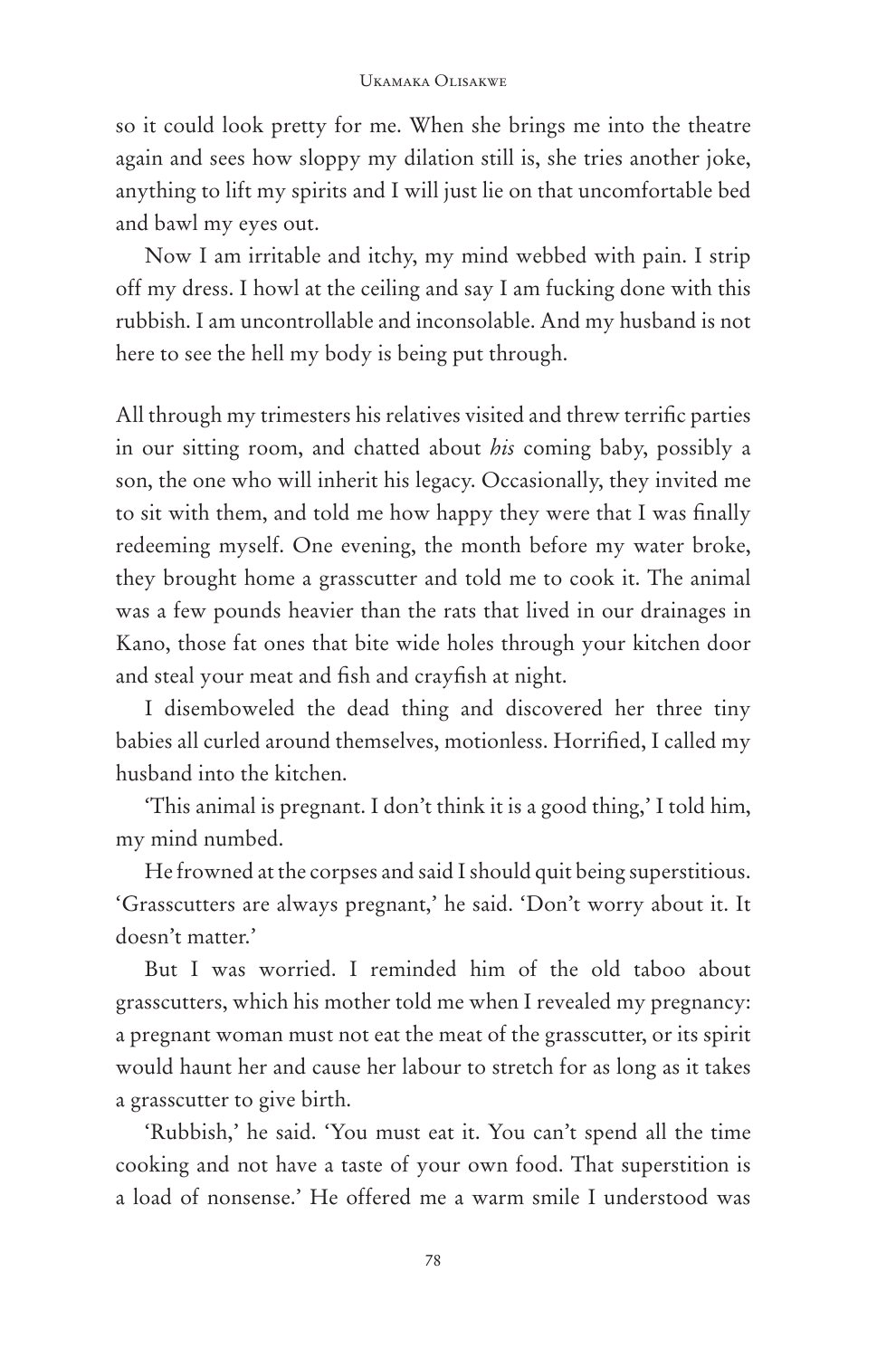meant to reassure me. He was 16 years older than me, a tall, broadshouldered man whose demeanor smelled of safety the first time we met; it was in the arrangement of his shoulders, the square jaw, eyes hooded under thick brown, and lips that stretched into an endearing smile, all of which said he was always right, dependable, and would never forsake me.

After he returned to his siblings in the sitting room, I was left alone in the smoky quiet of the kitchen. The ingredients for soup were laid out on the table. Night had come and the neighbourhood was coming alive with Highlife music, the shouts of men watching football in the nearby café, the worship songs from the loudspeakers of the church behind our house.

I resumed cooking and my eyes watered to the fumes from the kerosene stove. I skinned and chopped up the grasscutter. I pounded the yam. I prepared the soup with the rich spices and herbs, the uda and ose and grounded crayfish and uziza and utazi and Maggi. I dished the delicacy in large bowls and set them on a brand-new stainless tray for my husband's relatives. When I set the tray on the dining table, my husband and his siblings gathered around me and patted my back and showered me with praises.'Our wife,' they called me. 'We married a good, hardworking wife,' they said. They sat together and ate and drank bottles of Maltina and Harp.

My husband's sister, Tina, entered the kitchen later. 'You should save a bone for when it is time to give birth to your baby,' she said. 'I hear that when you hold on to the bone, it works like a charm and you won't go through three days of labour like grasscutters.'

When I told husband this, he laughed it off. 'Don't listen to that nonsense. Did you eat the soup?'

'Just a little,' I said.

'You are fine,' he said. 'Nothing will happen. That superstition is rubbish.'

But I never forgot the grasscutter and her dead blind babies. I don't forget the dead. I don't.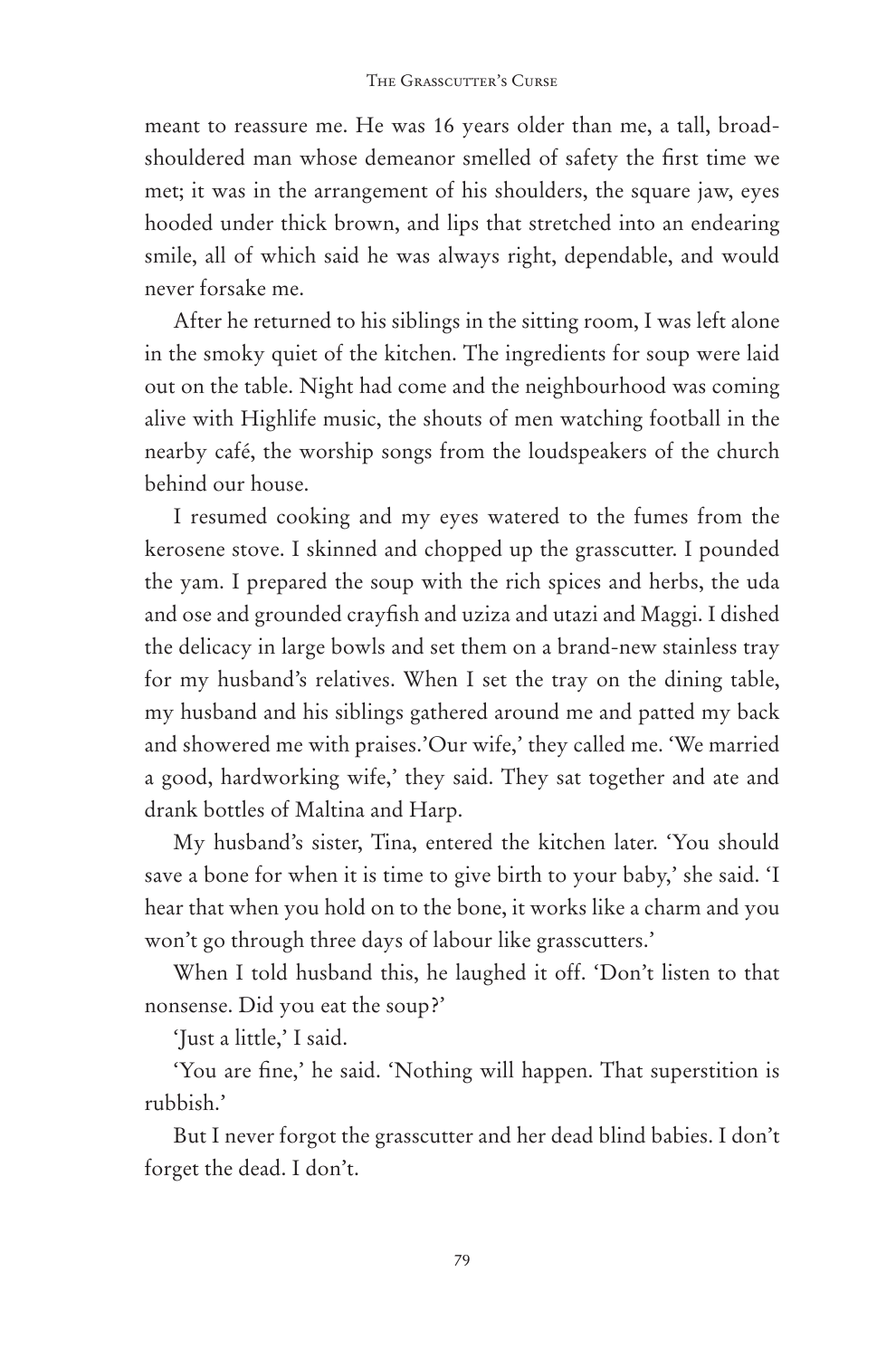The doctor shows up in the evening, checks my progress, and tells Nneka to put me on a hot drip the following morning if my contractions are still weak. I'd heard terrible things about the drip and so I tell the nurse that I don't want it.

'It will help you,' she says. 'Your baby is getting stressed out, so it is not wise to take unnecessary risks.' Her voice is firm, her face set in tense lines.

Something leaps and pushes against my chest, and I try to appear calm. I feel my belly, mutter something incoherent to my baby, will for it to move and distort the shape of my belly as it had always done in the past. I had learned to accept its restlessness: sometimes it performed acrobatics in the middle of the night, for ten minutes or more, then relaxed and allowed me some sleep. Other times it danced until dawn crept in through the crack in my window. Those times, the bones of my waist would stretch, a dull ache pulsing. Everything pulsed at such times, in my ears, my temples, even the surface of my skin. Every inch of my body would tingle, as though they were in some sort of symphony with this child, and I would pray for it to tire so I would get some rest.

Now I long for that restlessness, but my belly stays firm and round, at peace, as if my baby has fallen into a long, dreamless sleep. What was that prayer my mother uttered when things got out of control? *Chukwu m, do not forsake me at this time, please.* I whisper this under my breath as a new bout of contractions surges through me.

My sister-in-law Uzo walks in with a flask full of food. She looks at me, her face squeezing, fleetingly, into a mix of concern and fear. It is an expression I know so well – eyes bulging as though popping out of their sockets, lips parted, revealing her perfect dentition; it is the same expression she had months ago when our mother-in-law collapsed on her way to the bathroom. It is an expression I don't want to see, not at this time, not when my baby has gone still and my torment stretches, without cease.

Uzo sits beside me and holds my hand until the contractions pass.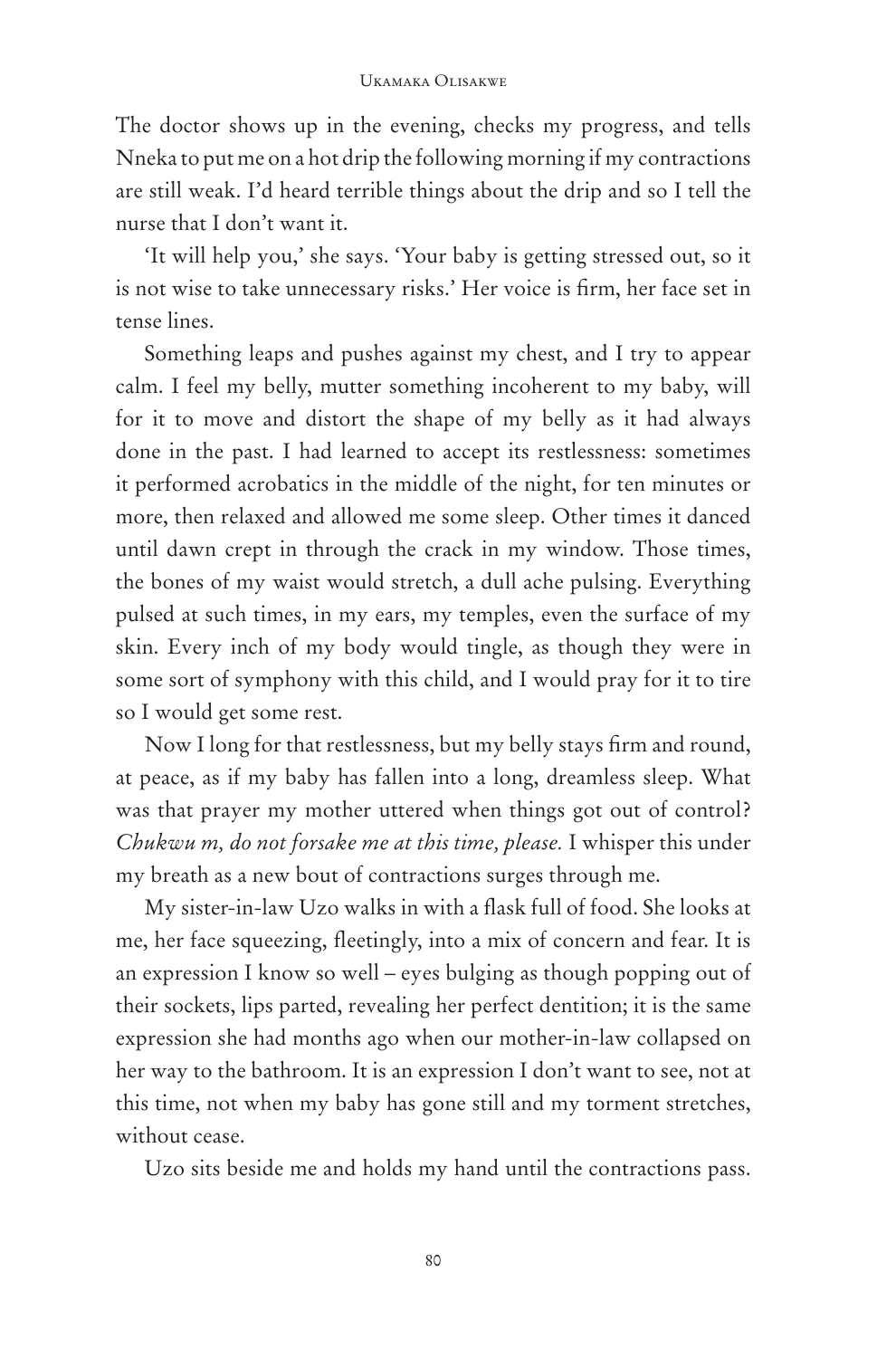She rearranges her expression into something warm and hopeful, the look that says everything will be alright. 'How are you, nne?' she says.

I want to say I am not fine. I want to say my baby is yet to move since I woke this morning. I open my mouth but no words come out. Uzo just sits there, holding my hand, a reassuring smile on her face. She is only 20, a year older than me. She is tall and thin and carries her shoulders like she is holding something elegant and fragile on her neck, like she has just walked out of the cover of a glossy magazine. A year ago, she gave birth to her first child, a boy, after a ridiculously short labour. Now she sits here watching, her eyes telling me that everything is going to be alright.

'They are going to put me on a hot drip,' I finally say.

'Good,' she says. 'It is better that way. They should have thought of this earlier and not allow you to go through all this pain.'

My waist stretches, pain sweeps over my body like hot pins. A woman is screaming in the theatre, her voices hoarse from crying. The nurses urge her to push and her heaving sounds flood into my room, causing the curtains to shiver. Moments later, a baby's cries pierce the charged atmosphere and the woman is crying and the nurses are singing another Igbo song of praise. Uzo grips my hand and offers that reassuring smile.

'You will be fine,' she says.

A spasm of fury surges through me, tightens my chest. She is the perfect wife who has given her husband a son, and her body was not subjected to a long labour. She is everything I want to be, but I am trapped in this room, with its smeared walls and damp air, enduring turbulence. She must feel superior, with her patronising smile and proper ways, while I go through a hell that shows no signs of abating this night, or even tomorrow morning, when I will be strapped to a hot drip and raked through hot coals, something she never had to experience. She is the stronger woman; my body is weak and lazy, betraying me every minute. Something bitter fills my mouth.

'How would you know, tell me, just how?' I say. 'How would you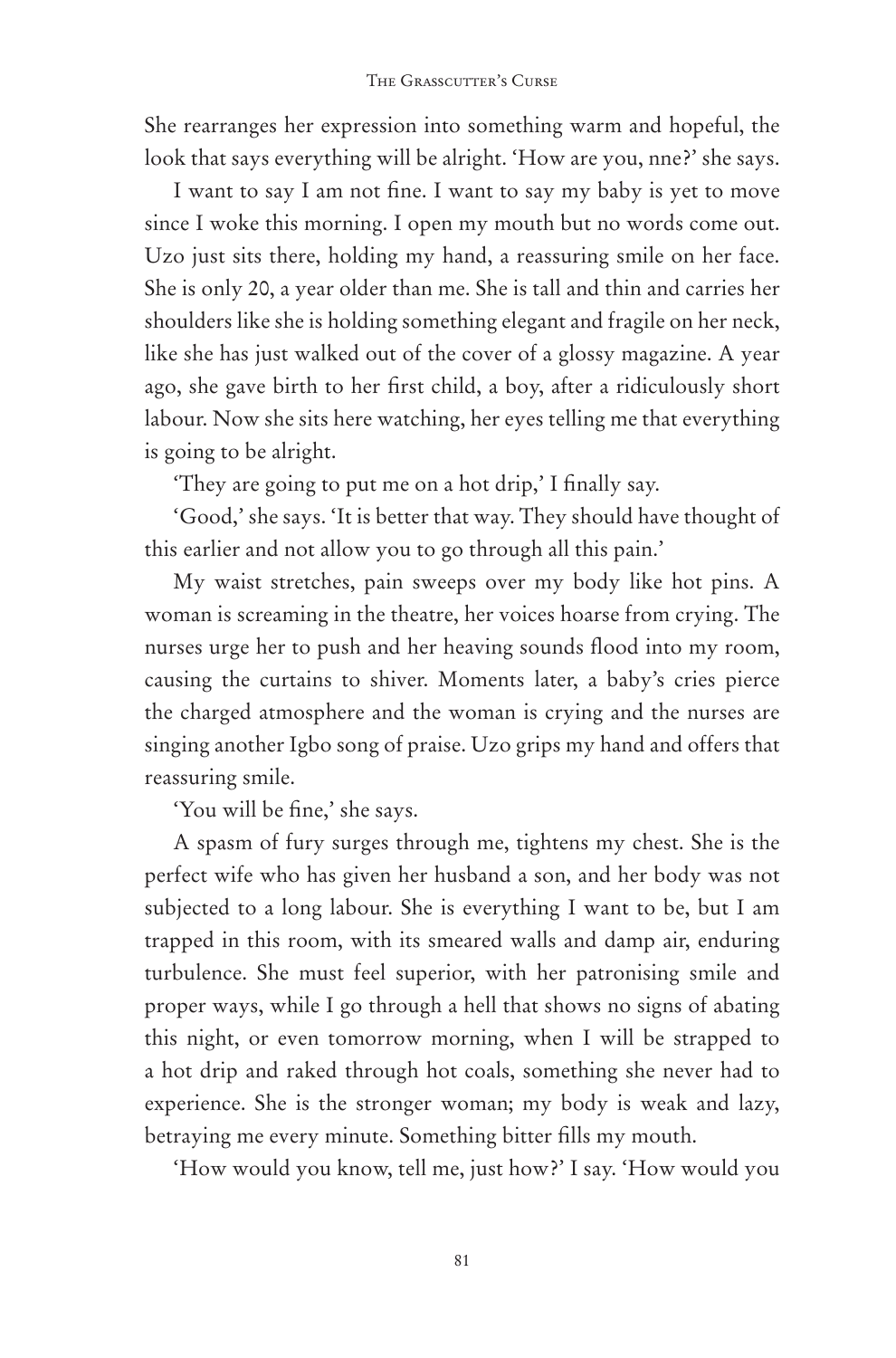know what I am going to be put through.'

A shadow passes over her face, clouding her eyes, briefly. 'It is alright,' she tells me. 'It is alright.' She pours me a glass of water. She wipes her head with a kerchief. She fans my body with a newspaper she got from a side table. She simulates my breathing pattern when another contraction grips my body. When our gazes meet again, I think I am crying.

'You will win this battle,' she says in a mother's voice. 'God is on your side, believe me.'

My cries come in sputters. Of course, I am afraid. But I bob my head and say what she wants to hear: I say I will remain strong. I say God is on my side.

My mother-in-law, Mama, comes in the morning and she immediately wants to know why this labour is taking too long. She is small and hunched and has a skin so fair, like she's never been kissed by the sun. The first time I saw the photo of her and her nine living children and the husband she cared for until his death at 78, I just stared in disbelief. Uzo told her on the phone that my labour is still lingering. So she trekked all the way from her house at Ngwa Road to the hospital at Tenant Road, stomps into my ward clutching an end of her slipping wrapper, breathing like she just ran a marathon.

I am rolling and tussling in bed, screaming the roof down, a bag of hot intravenous liquid dripping the devil's fluid into my vein. Mama starts praying.

In my dream, I turn away from her voice as spasms of contractions have their way with me. A thousand pins shoot up my body in excruciating waves. I roll off the bed and someone catches me. I jerk up and they hold me down. I tug at the IV and the needle shifts and my arm begins to swell. Another nurse, whose face will forever remain blurry in my memory, removes the needle and finds another vein. I sit next to Mama in my dream, begging her to help me, but she is more worried about the grasscutter's bones. She wants to know if I saved a bone, where I kept it. Uzo says something to her, their voices merging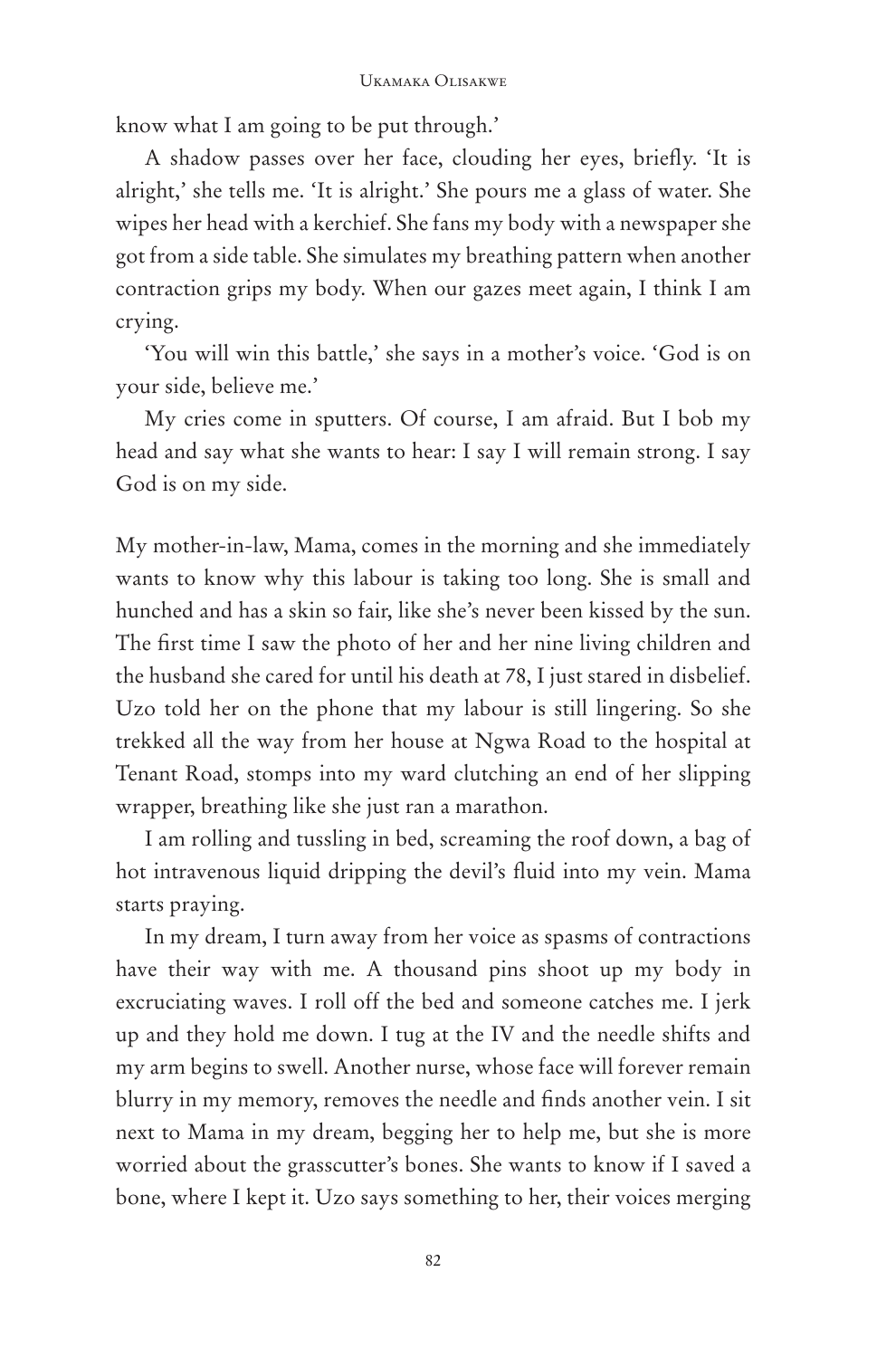and bleeding into each other's. They are talking about me, soon talking to the nurse about me, their voices edgy with panic and fear. Nurse injects a clear liquid into the bag and minutes later, the pain comes down some notches, a certain fatigue settles itself deep in my bones. My mind slows. My eyes droop close. I am in pain but my mind is suddenly muddled with a hunger for sleep. I shut my eyes and drift the blurry line between sleep and wakefulness.

When I open my eyes again, my sister-in-law Tina stands over my bed. 'Her body is weak,' she says, as though in contempt. A stocky, cantankerous woman, her voice drowns out others. What is she doing here? The longer she talks in here the more I want to jump out of the bed and lunge at her with balled fists. She and I don't get along and each of us thinks the other is disrespectful and rude. Once we had a quarrelling match after she took the shoes my husband gave me without my permission, and it ended with her saying I was a terrible wife, which drove me to tell her that she should maybe go and find herself a husband, and we didn't talk to each other again for a full month.

'Tina should stay away from my house so I can enjoy this marriage,' I told my husband later.

'She's my sister, you know,' he said. He is the good brother, always bringing his gazillion siblings together, always wanting to please everyone. They troop to our house every minute of the day and banish me to the bedroom so they can discuss Important Family Matters in the sitting room, whispering as though to safeguard their secrets from this intruder, lurking around the kitchen to check how many pieces of meat or fish I dished for myself. They tell each other that I am wasting their brother's money, eating like I had never done in my father's house. They actually are somewhat a close-knit family, and I really like it when siblings stick to each other like broomsticks in a bunch, but this lot are just people who enjoy making my life miserable.

Now Tina touches my shoulder, rubs it, and I make to swing at her or something, but my hands are heavy like concrete and my mind is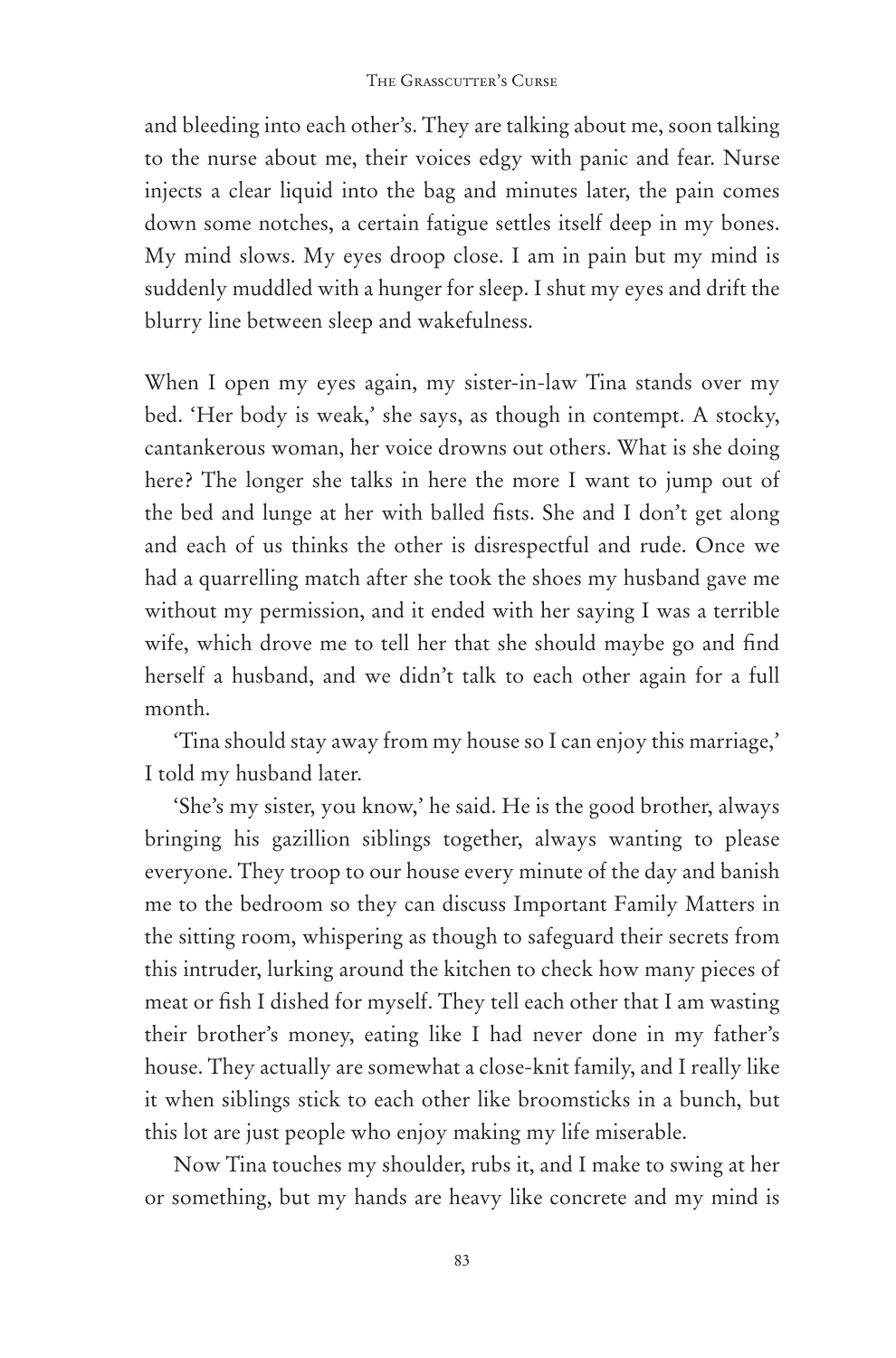returning to a fugue state, and I shut my eyes again.

I roll over in half-sleep, wheezing as the bones of my waist stretch and contract. Tina mops my face with a towel, muttering inaudible words.

Aunty Ngozi walks in, the oldest in my husband's family, and everyone turns to her, greets her. Aunty Ngozi bends over to look at me, while Tina and Uzo rub my back and mutter more comforting words. I give her a brave smile, but I start to sob – long, ragged sobs – my mind drifting again between wakefulness and sleep, all the faces melding into one fat smudge.

Aunty Ngozi shakes her head and fishes out her phone, dials and begins to shout at the doctor. She wants him to come immediately. She is disappointed in him. How could he leave me, her own relative, in the care of these young nurses?

It is like a family meeting in here, the first one I would be included in since marrying into this family. I wish they would all leave so that I can cry these pains in peace. But I am glad that they are here; if I were to die, at least I would not move on to the next life isolated in this mosquito-plagued hospital. I struggle to stay awake against the force of the drug dragging my eyes shut, and begin to breathe through my mouth, loudly.

Mama resumes praying. Tina mops my face. Uzo talks in low tones with Aunty Ngozi. I stare at each person, wondering if they really care about me or if they aren't just here to perform some sort of public unity. And I see the answer on their crumpled faces, heard it in their voices that are now weighed down with sadness: they love me and they will not turn their backs on me.

It is afternoon and I have half left this world, and every time I open my eyes, I see relatives shuffling about, faces tense, mouths moving in frantic speech. They have never seen a labour like this and I have never been in a hell like this. I keep my eyes open as long as I can. I try to talk to them but can't make sense of my slurred words.

Doctor walks in wearing a brilliant white coat. He looks around